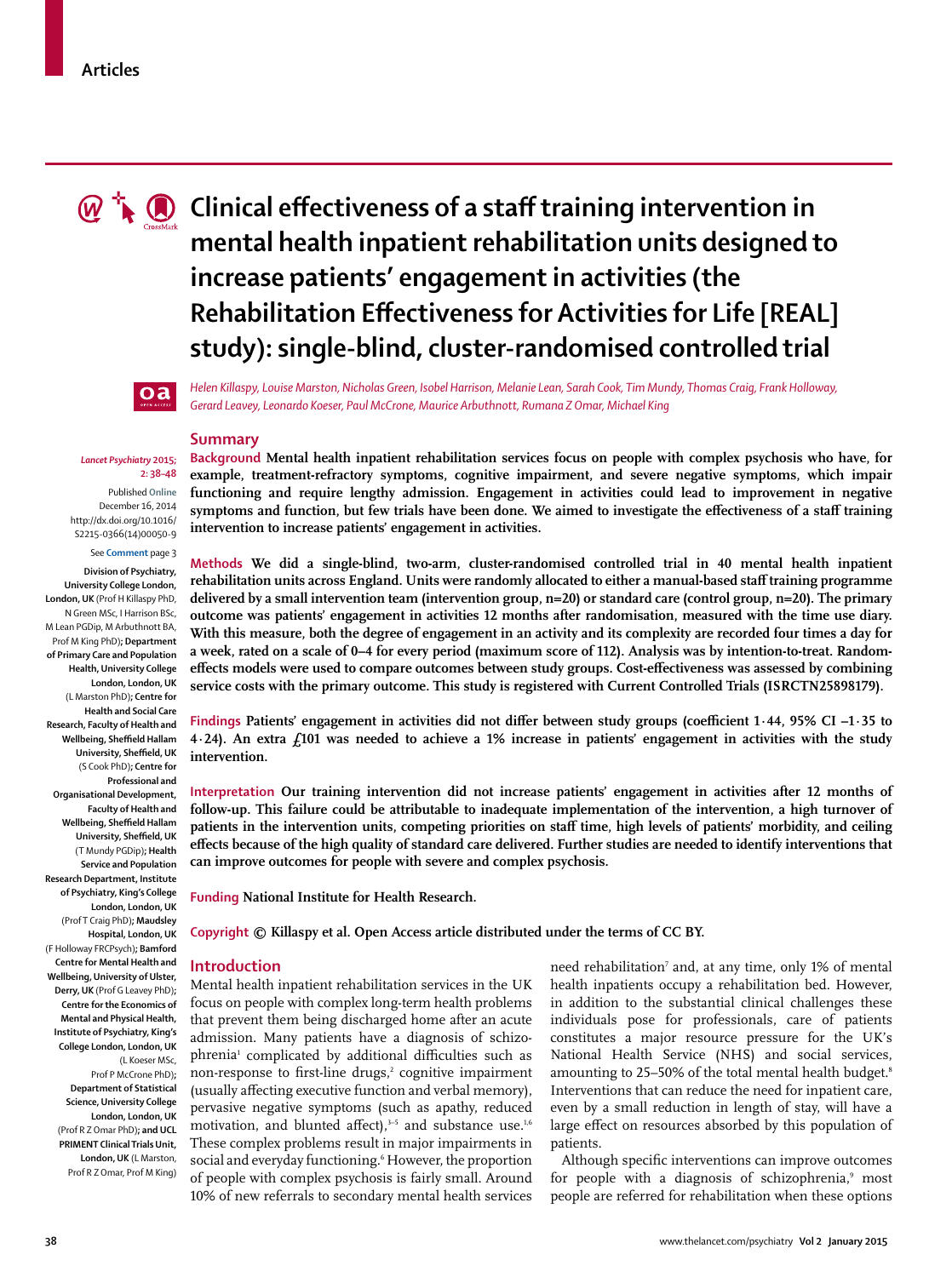Correspondence to: Prof Helen Killaspy, Division of Psychiatry, University College London, London W1W 7EJ, UK **h.killaspy@ucl.ac.uk**

have either been exhausted or if difficulties arise with respect to engaging the person in treatment.6 Despite high levels of need and costs of care for this group of patients, evidence for effective interventions to guide mental health rehabilitation practitioners is scant.

Occupational therapy, which aims to improve people's everyday living skills,<sup>10</sup> is central to mental health rehabilitation. Facilitating patients' activity reduces the negative symptoms of psychosis,<sup>11,12</sup> but evidence is less clear of its ability to improve social function. However, some studies suggest an association through promoting people's motivation and daytime structure.13–15 The level of activity of users of inpatient services is alarmingly low: in a survey of an acute admission ward in London, UK, inpatients spent less than 17 min/day in an activity other than sleeping, eating, or watching television.16 In 1992, Curson and colleagues<sup>12</sup> reported that 80% of long-term inpatients spent more than 5 h/day doing nothing. Findings of other studies confirm that people with schizophrenia spend a large amount of time engaged in passive activities such as sleeping and watching television.<sup>17-20</sup> Although the importance of staff facilitation of patients' activities has been highlighted,<sup>21</sup> as far as we know, no randomised controlled trials have been done to test the efficacy of interventions with this focus.

We designed a cluster-randomised controlled trial that comprised one phase of a national programme of research into mental health rehabilitation services in England (the Rehabilitation Effectiveness for Activities for Life [REAL] study). We aimed to investigate the effectiveness of a training intervention for staff at mental health inpatient rehabilitation units (the GetREAL intervention) to increase patients' engagement in activities.

# **Methods**

# **Study design and setting**

The study protocol has been described elsewhere.<sup>22</sup> Briefly, we designed a single-blind, two-arm, cluster-randomised controlled trial, with mental health inpatient rehabilitation units as the unit of randomisation. We did a survey of NHS mental health inpatient rehabilitation services across England during an earlier phase of the REAL research programme.<sup>23</sup> 52 (87%) of 60 NHS trusts participated, comprising 133 mental health inpatient rehabilitation units with a median of 12 (IQR 9–15) occupied beds. We assessed units with the Quality Indicator for Rehabilitative Care (QuIRC), an international, standardised, quality assessment method completed by the unit manager.<sup>24,25</sup> Units scoring below the median on the total QuIRC score were eligible for inclusion in the trial, with the rationale that poorer performing units might benefit from our intervention. All patients within participating units were invited to participate in the study.

The South East Essex research ethics committee approved the study (09/H1102/45). For patients unable to give informed consent because of impaired mental capacity, the research ethics committee gave permission for data and case notes to be gathered from a key staff member. The study is registered with Current Controlled Trials (ISRCTN25898179).

### **Randomisation**

The study statistician (LM) used a random number generator to select 40 units from a pool of 64 mental health inpatient rehabilitation services that had a QuIRC score below the median. We approached the managers of these units to explain the aim of the trial, sent them a study information sheet, and gave them up to 4 weeks to decide if they wanted their unit to participate. If the unit manager did not want to take part in the study, another unit was selected at random from the remaining 24.

Randomisation was done independently of the REAL research team by the Aberdeen Randomisation Service. They randomly allocated units (in a 1:1 ratio) either to receive the GetREAL staff training intervention (intervention group) or to continue with standard care (control group). They staggered randomisation to allow sufficient time for the REAL research team to gather baseline data and for the staff training intervention to be delivered sequentially at every unit. The REAL researchers (IH and NG) and study statistician (LM) were unaware of group allocations.

# **Procedures**

Units randomly allocated to standard care (control group) continued with their usual service and were able to use any resources at their disposal to provide maximum care for patients. We did not restrict the work of these teams.

Units allocated to the GetREAL intervention (intervention group) received staff training, which we developed initially then refined further through consultation events with experts in mental health rehabilitation from across England, including occupational therapists, and by doing a pilot study (at two units). The GetREAL intervention consisted of three stages: predisposing, enabling, and reinforcing.<sup>22</sup>

In brief, during the predisposing stage, we aimed to gain support for the GetREAL intervention from senior unit managers and clinicians through a consultation meeting at each of the participating sites facilitated by a senior psychiatrist who was a member of the research team ( $HK$ ,  $FH$ , and  $TC$ ).<sup>26</sup> During the enabling stage, we identified and addressed barriers to change through team-level action plans and training of staff in appropriate new skills.27 This stage of the intervention was delivered by one of two GetREAL intervention teams (independent of the research team), consisting of a senior occupational therapist, an activity worker, and a patient expert. The occupational therapist and activity worker spent 5 weeks at every participating unit, during which time they reviewed the unit's resources and practices related to patients' activities. Along with the patient expert, they facilitated a 1-day training course for nurses and support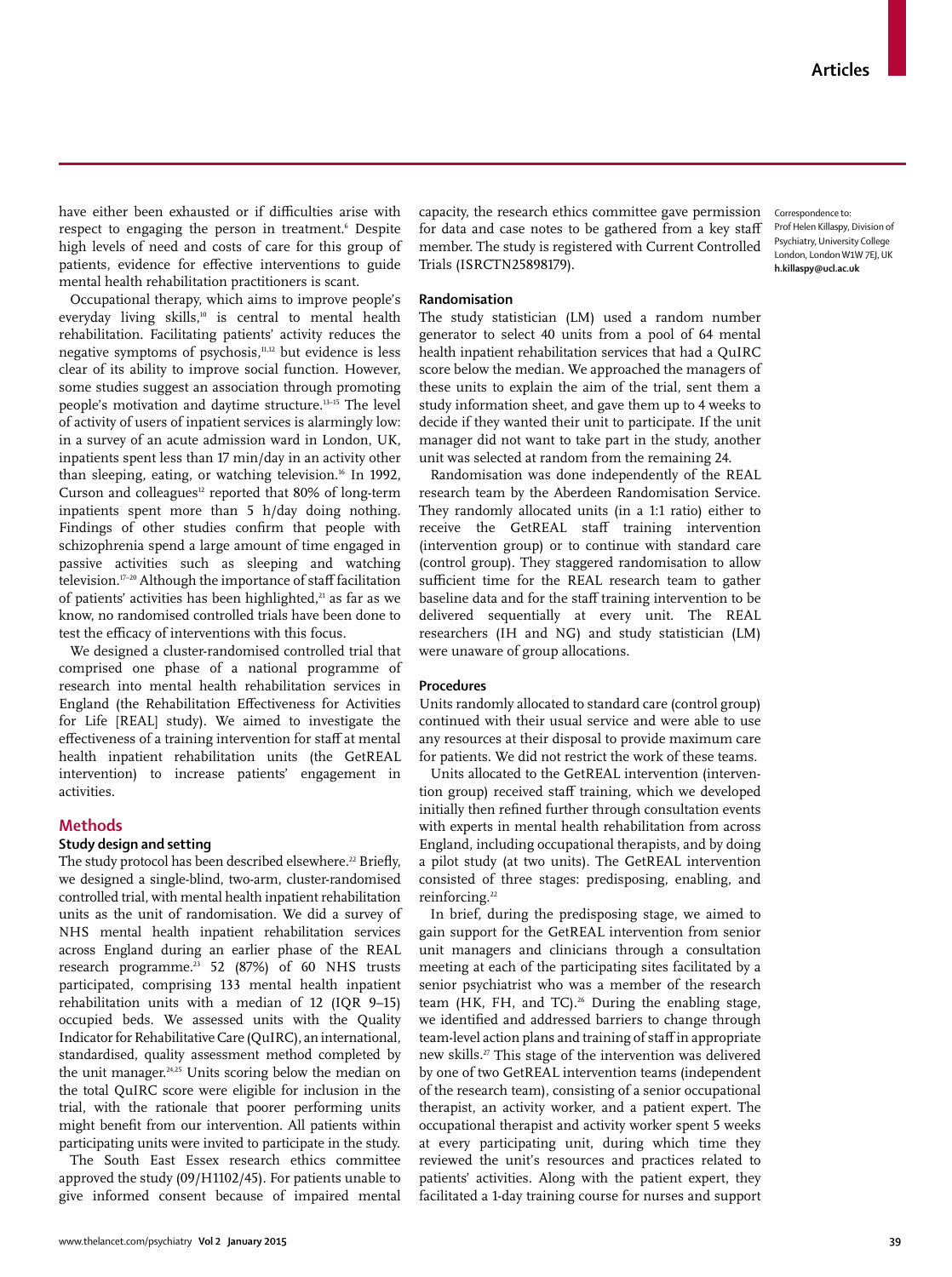(unregistered) staff at the unit, through which they presented occupational therapy and motivational techniques $^{28,29}$  to encourage patients' engagement in activities (eg, use of picture cards and activity wheels to guide discussion with patients about their interests). The occupational therapist and activity worker provided daily

|                                                                                                                                                                                                                                                    | Units at which criteria<br>were achieved (n=20) |
|----------------------------------------------------------------------------------------------------------------------------------------------------------------------------------------------------------------------------------------------------|-------------------------------------------------|
| Predisposing stage                                                                                                                                                                                                                                 |                                                 |
| Predisposing meeting held with unit's senior team members, attended by at least one<br>of the REAL research group's senior psychiatrists (HK, FH, TC), to explain the aim of<br>the GetREAL intervention, answer queries, and recruit senior staff | 16 (80%)                                        |
| Dates for initial GetREAL training days for unit staff, and release of staff to attend,<br>agreed with the unit manager before the GetREAL team arrive                                                                                             | 17 (85%)                                        |
| Unit manager agreed to provide unit keys and, if possible, access to computer and<br>email accounts for the GetREAL team                                                                                                                           | 18 (90%)                                        |
| Enabling stage                                                                                                                                                                                                                                     |                                                 |
| Initial training                                                                                                                                                                                                                                   |                                                 |
| At least two members of the GetREAL team delivered the initial training                                                                                                                                                                            | 20 (100%)                                       |
| At least 50% of staff at the unit attended                                                                                                                                                                                                         | 19 (95%)                                        |
| Initial evaluation forms completed by all staff attending                                                                                                                                                                                          | 18 (90%)                                        |
| Action plans agreed for the next 4 weeks                                                                                                                                                                                                           | 19 (95%)                                        |
| Modelling                                                                                                                                                                                                                                          |                                                 |
| GetREAL team worked alongside unit staff for 5 weeks, including the training days                                                                                                                                                                  | 20 (100%)                                       |
| At least one structural change or enhancement agreed to facilitate patients' activity<br>levels                                                                                                                                                    | 20 (100%)                                       |
| Other changes needed secondary to the GetREAL team's suggestions that might<br>not relate directly to patients' activities                                                                                                                         | 18 (90%)                                        |
| Individual goal-setting (with respect to activities) undertaken and recorded in care<br>plans for at least 50% of patients on the unit                                                                                                             | 10 (50%)                                        |
| Final training                                                                                                                                                                                                                                     |                                                 |
| At least two members of the GetREAL team delivered the final training                                                                                                                                                                              | 20 (100%)                                       |
| At least 50% of the unit's staff attended                                                                                                                                                                                                          | 11 (55%)                                        |
| Certificate of attendance awarded to at least 50% of unit staff (staff had to attend<br>both the initial and final training to receive the certificate)                                                                                            | 14 (70%)                                        |
| Reinforcing stage                                                                                                                                                                                                                                  |                                                 |
| At the end of the 5-week enabling stage, written action plan for the unit to continue<br>the GetREAL work for the next 12 months agreed with unit staff                                                                                            | 20 (100%)                                       |
| Action plan circulated to all unit staff by the GetREAL team                                                                                                                                                                                       | 20 (100%)                                       |
| At the end of the 5-week enabling stage, activity was included in at least 50% of<br>patients' individual care plans                                                                                                                               | 16 (80%)                                        |
| A link person was identified to keep in email contact with the GetREAL team for up to<br>12 months                                                                                                                                                 | 18 (90%)                                        |
| GetREAL team members remained in email contact for 12 months after the enabling<br>phase                                                                                                                                                           | 20 (100%)                                       |
| Link person made contact with the GetREAL team at least once during the 12-month<br>period                                                                                                                                                         | 9 (45%)                                         |
| Supervision and support of the GetREAL team                                                                                                                                                                                                        |                                                 |
| GetREAL patients' consultants supported by occupational therapists by email,<br>telephone, or in person as needed                                                                                                                                  | 20 (100%)                                       |
| GetREAL activity workers supervised by occupational therapists every week during<br>each intervention cycle                                                                                                                                        | 20 (100%)                                       |
| GetREAL occupational therapists supervised at least three times per intervention cycle<br>by the REAL research occupational therapist or the REAL organisational change<br>specialist (or both), by phone, Skype, email, or in person              | 15 (75%)                                        |
| GetREAL occupational therapists had a line management meeting with the REAL<br>senior occupational therapist once per intervention cycle                                                                                                           | 20 (100%)                                       |
|                                                                                                                                                                                                                                                    |                                                 |

*Table 1:* **Fidelity assessment of the GetREAL staff training intervention** 

support for staff in the unit for the remainder of the 5-week period, to model the intervention and give handson support for staff so they could gain confidence in the implementation of these techniques. For example, help was given with respect to co-facilitating activity-based groups and working individually with staff and patients, both on the unit and in the community. Unit structures and routines that impeded activities were addressed (eg, ensuring staff in the unit had access to funds for activities, and altering routines such as fixed mealtimes). At staff meetings, the GetREAL team reinforced the importance of ensuring that planned activities were given the same priority as other aspects of treatment and care. The reinforcing stage entailed maintaining the changes made to practice.<sup>30</sup> In the fifth week, the GetREAL team facilitated a half day workshop to review the intervention with the unit manager and staff and to agree how best to incorporate the skills acquired into the unit's usual structures and processes. An action plan reflecting the outcomes of this workshop was drawn up by the GetREAL team's occupational therapist, and a member of staff from the unit was identified to oversee delivery of the action plan in the unit after the GetREAL team left (referred to as the link person). Email support to the unit was available from the GetREAL team for the next 10 months (12 months after randomisation). A prompt email was sent by the GetREAL team occupational therapist to the link person twice over this period to encourage contact. The GetREAL teams received regular supervision from senior members of the research team (SC and TM). The GetREAL intervention was endorsed by the UK College of Occupational Therapy; further details, including a copy of the GetREAL manual, are available on request.

At the end of the intervention period, for every unit allocated to the intervention group, the supervising occupational therapist (SC) completed a proforma with the GetREAL team's occupational therapist and a senior member of the research team who had attended all the predisposing meetings (HK). We recorded the delivery of 24 specific aspects of the GetREAL intervention, with every item completed achieving a score of one (table 1).

The researchers (NG and IH) collected baseline data for four randomised units at a time (two allocated to the GetREAL intervention and two to standard care) during the 4 weeks before the GetREAL teams starting their intervention. All patients within these units were eligible to participate in the study, and we approached them to explain the aim and process of the study. We gave every participant an information sheet, and they had the opportunity to ask questions about the study. We did not interview patients who we assessed had the capacity to give informed consent and declined to participate. We repeated this process for collection of follow-up data at 12 months.

We obtained descriptive data at baseline for patients from staff and case notes, including demographics (age,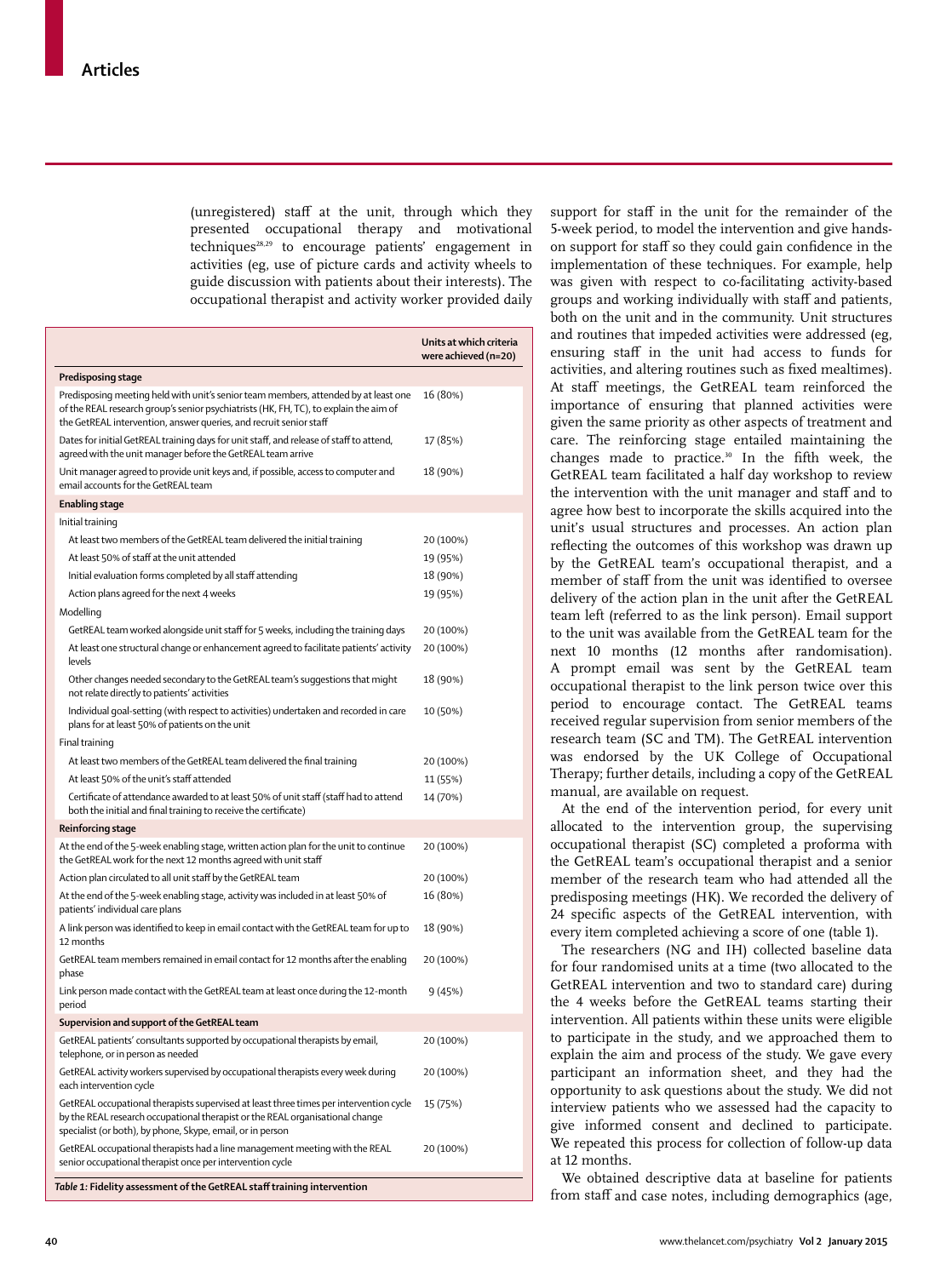sex, and ethnic origin), diagnosis, length of history, and length of current admission. We also gathered information on potential mediators of outcomes, including staffing of the unit (obtained from the unit manager), patients' overall functioning (assessed with the global assessment of functioning scale),<sup>31</sup> substance use (staffrated with the clinician alcohol and drug use scales),<sup>32</sup> and challenging behaviours that can make community placement difficult (rated by staff using the special problems rating scale).<sup>33</sup>

To minimise unmasking of the REAL research team, we stressed to staff at all participating units that they should not reveal to researchers whether they had received the GetREAL training intervention. Any unmasking of researchers was reported to the programme management group. We assessed the effect of unmasking by asking researchers (after they obtained 12-month follow-up data) to record their view about which units received the intervention and which were standard care sites. If unmasking happened during baseline data gathering, the second researcher obtained 12-month follow-up data to minimise bias.

#### 40 units randomly selected 20 units randomly allocated to GetREAL intervention 273 occupied beds 20 units randomly allocated to standard care 278 occupied beds 13 patients ineligible 8 on leave from unit 2 language (non-English speaker) 3 respite care 13 patients ineligible 9 on leave from unit 3 language (non-English speaker) 1 respite care 260 patients eligible 265 patients eligible 53 (20%) declined 1 (<1%) not seen 52 (20%) declined 2 (<1%) not seen 206 (79%) recruited 153 (59%) interviewed 53 (20%) staff-rated only 211 (79%) recruited 160 (60%) interviewed 51 (19%) staff-rated only

#### *Figure 1:* **Units and patients at baseline**

**Outcomes**

The primary outcome was the degree to which patients were engaged in activity over the previous week, assessed using the time use diary 12 months after baseline.<sup>34</sup> This measure rates patients' activities during four periods every day: morning, lunchtime, afternoon, and evening. The degree of engagement in activity, and the complexity of the activity, is rated on a scale of 0–4 for every period, with lower scores denoting engaging in fewer activities or less complex activities, or both, giving a maximum possible score of 112. The scale has shown good interrater reliability, has been validated,<sup>35</sup> and seems to be sensitive to change.<sup>34</sup> IH and NG completed the time use diary retrospectively, during a semistructured interview with the patient. If patients did not have the capacity to give informed consent to participate in a face-to-face interview, we gathered information about their activities in the preceding week from their case records and discussions with their primary nurse.

We analysed several secondary outcomes. First was patients' social functioning, which was rated by a key staff member using the life skills profile,<sup>36</sup> a measure that comprises 39 items, each rated on a four-point scale, with the most positive response scoring four and the least scoring one, giving an overall score ranging from 39 to 156. Second was the length of current admission, which we measured in days. The third secondary outcome was the proportion of patients per unit who were either discharged or ready for discharge during the 12-month follow-up period. Fourth, we assessed the proportion of patients per unit who were discharged to an out-of-area placement during the 12-month follow-up period; this secondary outcome identifies difficulties with the availability of suitable, local, supported accommodation for patients to be discharged to. Fifth, we ascertained staff attitudes towards patients' progress with the question: "I expect this person to be able to move on to a more independent setting within the next 12 months". A key staff member (eg, the primary nurse) rated their view on a five-point Likert scale, with one being very unlikely and five being very likely. We converted this rating to a binary score for analysis—ie, very likely or likely versus neither likely nor unlikely, unlikely, or very unlikely). Our final secondary outcome was service quality, which we assessed with the QuIRC method.24,25 The manager of every participating unit answered 145 questions on service quality and provision. The QuIRC score provides percentage ratings on seven domains of care: living environment; therapeutic environment; treatments and interventions; self-management and autonomy; social inclusion; human rights; and recovery-based practice.

To assess the cost-effectiveness of the GetREAL intervention, we measured the number of service use contacts using an adapted version of the client services receipt inventory.<sup>37</sup> We used unit cost data from Curtis<sup>38</sup> to obtain an estimate of the perceived cost of these contacts. When possible, we used information from a study on inpatient care in the UK to estimate the mean duration of service use.<sup>39</sup> Otherwise, we assumed that contacts lasted 30 min on average.

# **Statistical analysis**

We entered data into the REAL study's database (Microsoft Access), which had range and logic checks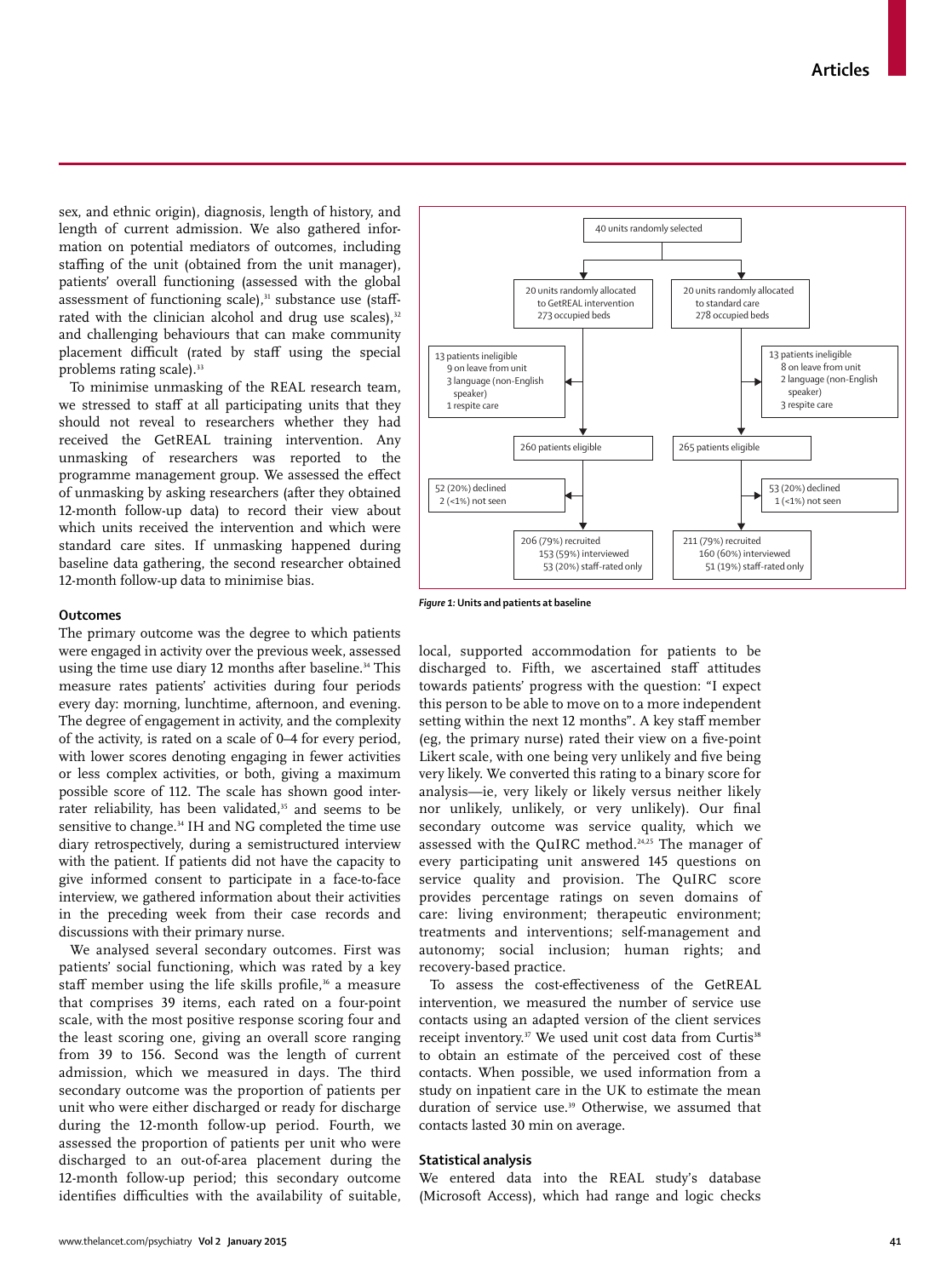

*Figure 2:* **Units and patients at 12-month follow-up** \*One unit closed during the study period.

built in to assist with data cleaning. 10% of data were double-entered to check for errors in data entry, with an error rate set at 5%, above which all data would be double-entered. The error rate was lower than 5% and, thus, no double data entry was needed.

Our primary analysis was based on a comparison of two means between study groups—ie, the mean unit score on the time use diary at 12-month follow-up. To detect an effect size of  $0.35$  SD between the intervention and standard care groups, with 80% power and assuming an intraclass correlation coefficient of  $0.04$  (based on data from our previous national survey),<sup>23</sup> and with an average cluster size of 12, we calculated that we needed 186 patients in each arm from a minimum of 31 clusters (rehabilitation units) in total.

We analysed data with Stata version 12 (College Station, TX, USA). We summarised descriptive characteristics of patients by study group, presented as either mean (SD), median (IQR), or numbers and proportions, as appropriate. Our main inference was at the level of the patient, because the aim of the intervention was to improve patients' engagement in activities; unit-level outcomes were of secondary interest. We used randomeffects linear regression to analyse the primary outcome, adjusted for the baseline value of the patient-rated time use diary score, to evaluate the effect of the intervention. Some patients assessed at follow-up differed from those assessed at baseline, because some patients had been discharged and new patients admitted. Therefore, we used the mean baseline score for each unit (calculated for patients present in the unit during baseline data collection) in the model rather than scores for individual patients.

We investigated bias due to missing data and predictors of missingness. We then adjusted our analysis for predictors of missingness associated with the outcome, to preserve the missing-at-random mechanism. We investigated assumptions of normality of the residuals for the random-effects models. We also compared cluster summary means of the time use diary score, weighted by cluster size. We examined the agreement between staff and patients' time use diary scores by plotting the two scores against each other; if the plot was judged to show adequate agreement between the two scores then staff-rated data would be substituted for data missing from patients who did not have capacity to participate in the assessment (this process was akin to a sensitivity analysis). If we noted poor agreement between the two sets of ratings, missing time use diary scores would be imputed by multiple imputation, using ICE in Stata version 12. The variables we entered into the imputation model were: predictors of missing data; staff and patients' ratings of activity (time use diary scores) at 12-month follow-up; unit-level patients' ratings of activity at baseline; randomised allocation; whether the patient was detained involuntarily at 12-month follow-up; diagnosis; estimates of random effects to account for clustering; and QuIRC domain scores. We did a further sensitivity analysis, which was adjusted for the length of admission in the unit at 12-month follow-up and the GetREAL intervention fidelity score.

For the secondary outcomes, we used appropriate statistical models that allow for clustering (for outcomes measured at the level of the patient); we also used appropriate statistical tests based on cluster summary measures (for outcomes measured at the unit level). We did all analyses by intention-to-treat.

We estimated the cost of the GetREAL intervention by adding the cost of time spent by the GetREAL team to deliver the intervention to the cost of staff attending training sessions. We ascertained the cost-effectiveness of the GetREAL intervention using an incremental costeffectiveness ratio. Specifically, we calculated the cost of achieving an extra 1% in the primary outcome measure (patient-rated time use diary score). To account for both clustering of data and correlation between costs and outcomes, we estimated a bivariate multilevel model using MLwiN version 2.29 (Centre for Multilevel Modelling, University of Bristol, Bristol, UK). We assessed uncertainty around this estimate with a cost-effectiveness plane and a cost-effectiveness acceptability curve.

# **Role of the funding source**

The funder had no role in study design, data collection, data analysis, data interpretation, or writing of the report. HK, LM, RZO, MK, LK, and PMcC had access to raw data. The corresponding author had full access to all data in the study and had final responsibility for the decision to submit for publication.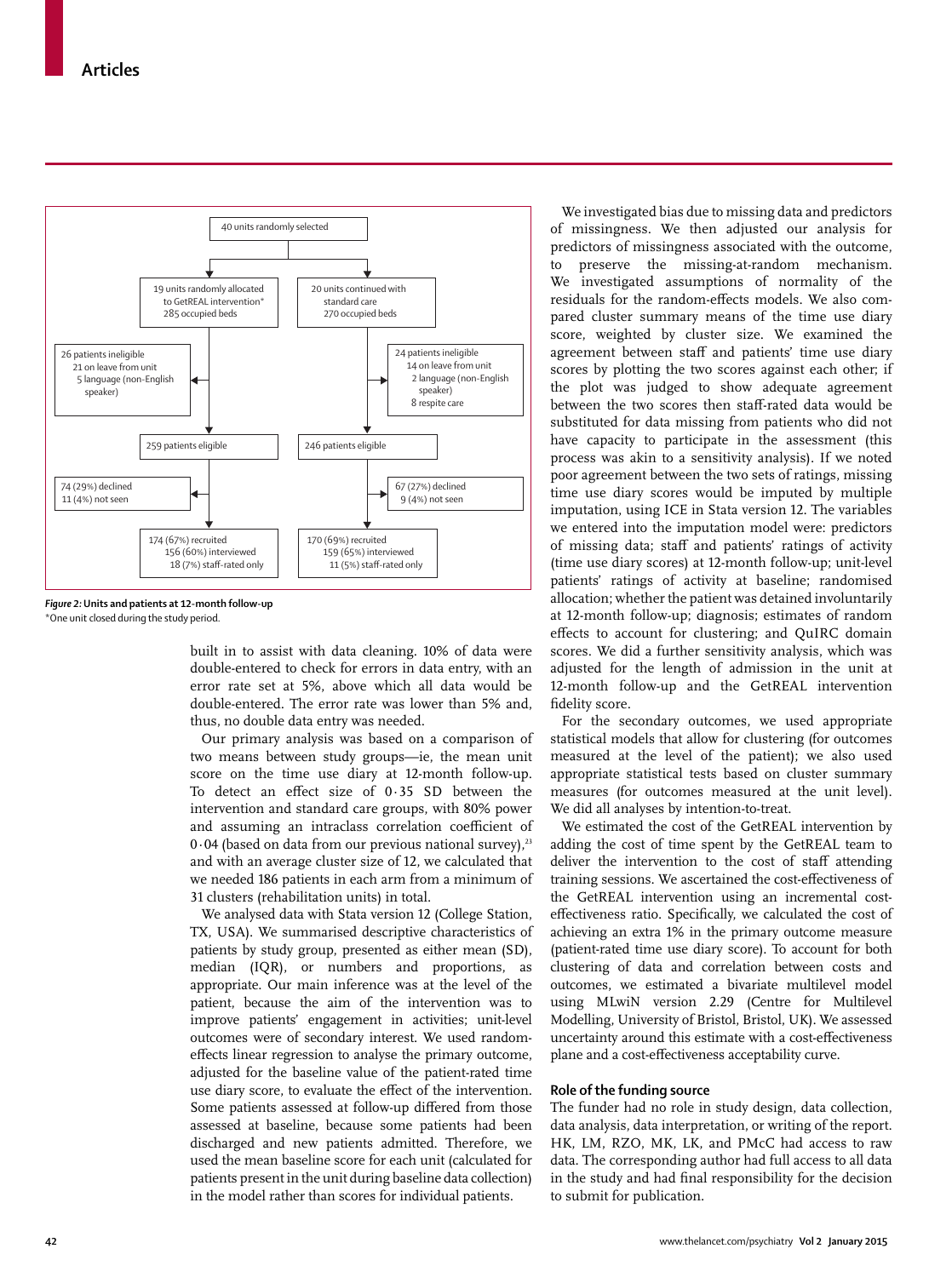# **Results**

Of the 133 services surveyed, two took part in a pilot of the study intervention and, of the remainder, 64 scored below the median value (69·6%) on the total QuIRC score and were eligible for the trial. From these 64 units, 40 were randomly selected for inclusion in the REAL study. 20 units were randomly assigned to the GetREAL intervention and 20 continued with standard care  $(figure 1)$ .

Patients were recruited between March, 2011, and July, 2012. At baseline, of 260 eligible inpatients in 20 intervention units, 206 (79%) were recruited to the study; of 265 patients admitted to 20 standard care units, 211 (79%) were recruited (figure 1). 53 (20%) patients in intervention units and 51 (19%) who were receiving standard care did not have the capacity to complete research interviews and, thus, only staff-rated time use diary scores were gathered.

12-month follow-up was completed by August, 2013. One intervention unit closed during the study period (suburban, community-based). At 12-month follow-up, of 259 inpatients in the 19 intervention units, 174 (67%) were recruited; of 246 individuals admitted to the 20 standard-care units, 170 (69%) were recruited (figure 2).  $18$  (7%) inpatients in intervention units and 11 (4%) who were admitted for standard care did not have the capacity to complete research interviews.

Six episodes of unmasking (15% of units) took place, all of which happened at intervention units while baseline data were being gathered. At these units, the second researcher obtained follow-up data. At the end of the trial, the researchers identified correctly the study group allocation of 29 (74%) of 39 units ( $\kappa$  0.49, suggesting moderate agreement).

Table 2 shows the main unit characteristics at baseline and 12-month follow-up. Most units in both study groups were based in the community in suburban areas. Fewer intervention units than standard care units had access to a clinical psychologist (69% *vs* 90%; table 2). No other differences between study groups in staffing levels were noteworthy, and staff turnover in the past 12 months was similar between groups. However, intervention units had a higher turnover of patients in the past 12 months than did standard-care units (69% and 44%, respectively). Intervention and standard-care units did not differ with respect to QuIRC domain scores. No further differences (other than those noted at baseline) were noted at 12 months (table 2).

Table 3 shows patients' characteristics at baseline and 12-month follow-up. Most patients were male (mean age 43 years) with a diagnosis of schizophrenia and a median 15-year history of contact with mental health services. A few patients in both study groups used alcohol or drugs. Slightly more patients admitted to intervention units had been treated previously in a secure unit (for mentally ill offenders) than had inpatients at a standardcare unit; also, more patients in intervention units were

currently detained on an associated forensic section than were inpatients at standard units, although this dissimilarity was not reflected by differences in the risk history of other patients in the two study groups. The most prevalent risk was self-neglect, which was reported for around two-thirds of patients (table 3).

|                                                                                                                                                        | <b>Baseline</b>                   |                                    | 12-month follow-up                |                                  |
|--------------------------------------------------------------------------------------------------------------------------------------------------------|-----------------------------------|------------------------------------|-----------------------------------|----------------------------------|
|                                                                                                                                                        | Standard care<br>units ( $n=20$ ) | <b>GetREAL units</b><br>$(n=19)^*$ | Standard care<br>units ( $n=20$ ) | <b>GetREAL units</b><br>$(n=19)$ |
| <b>Unit location</b>                                                                                                                                   |                                   |                                    |                                   |                                  |
| Inner city                                                                                                                                             | 7 (35%)                           | 9(47%)                             | 7 (35%)                           | 9(47%)                           |
| Suburban                                                                                                                                               | 13 (65%)                          | 10 (53%)                           | 13 (65%)                          | 10 (53%)                         |
| Unit type                                                                                                                                              |                                   |                                    |                                   |                                  |
| Hospital ward                                                                                                                                          | 1(5%)                             | 5(26%)                             | 1(5%)                             | 5(26%)                           |
| Community-based                                                                                                                                        | 19 (95%)                          | 14 (74%)                           | 19 (95%)                          | 14 (74%)                         |
| <b>Beds</b>                                                                                                                                            |                                   |                                    |                                   |                                  |
| Beds on the unit (n)                                                                                                                                   | $15(12-18)$                       | 15 (10-20)                         | $15(12-18)$                       | 15 (11–18)                       |
| Beds occupied (%)                                                                                                                                      | 95% (92-100)                      | 93% (82-100)                       | 96% (86-100)                      | 90% (78-100)                     |
| Staffing                                                                                                                                               |                                   |                                    |                                   |                                  |
| Psychiatrist works on the unit                                                                                                                         | 18 (90%)                          | 17 (89%)                           | 20 (100%)                         | 18 (95%)                         |
| Access to a psychiatrist                                                                                                                               | 2(10%)                            | 2(11%)                             | $0(0\%)$                          | 1(5%)                            |
| Clinical psychologist works on<br>the unit                                                                                                             | 10 (50%)                          | 10 (53%)                           | 13 (65%)                          | 12 (63%)                         |
| Access to a clinical psychologist                                                                                                                      | 8(40%)                            | 3(16%)                             | 7 (35%)                           | 4 (21%)                          |
| Occupational therapist works on<br>the unit                                                                                                            | 18 (90%)                          | 17 (89%)                           | 16 (80%)                          | 17 (89%)                         |
| Access to an occupational<br>therapist                                                                                                                 | $0(0\%)$                          | 2(11%)                             | 4 (20%)                           | 1 (5%)                           |
| Nurse works on the unit                                                                                                                                | 20 (100%)                         | 19 (100%)                          | 20 (100%)                         | 19 (100%)                        |
| Support worker works on the<br>unit                                                                                                                    | 20 (100%)                         | 19 (100%)                          | 20 (100%)                         | 19 (100%)                        |
| Access to a social worker                                                                                                                              | 17 (85%)                          | 15 (79%)                           | 19 (95%)                          | 15 (79%)                         |
| Access to a counsellor or<br>psychotherapist                                                                                                           | 13 (65%)                          | 13 (68%)                           | 14 (70%)                          | 13 (68%)                         |
| Turnover in past 12 months                                                                                                                             |                                   |                                    |                                   |                                  |
| Staff (%)                                                                                                                                              | 15% (10-20)                       | 11% (6-16)                         | 12% (7-22)                        | $10\% (7-13)$                    |
| Patients (%)                                                                                                                                           | 44% (23-80)                       | 69% (25-120)                       | 56% (31-89)                       | 70% (24-90)                      |
| Proportion of patients<br>discharged in the past<br>12 months, or proportion ready<br>for discharge but no suitable<br>placement (%)                   | 65% (35–90)                       | 80% (39-145)                       | 77% (49-103)                      | 85% (41-113)                     |
| Mean (SD) Quality Indicator for Rehabilitative Care score                                                                                              |                                   |                                    |                                   |                                  |
| Living environment domain                                                                                                                              | 74% (9)                           | 72% (9)                            | 73% (9)                           | 73% (9)                          |
| Therapeutic environment<br>domain                                                                                                                      | 62% (6)                           | 65% (5)                            | 66% (6)                           | 67% (5)                          |
| Treatments and interventions<br>domain                                                                                                                 | 58% (7)                           | 61% (7)                            | $62\% (7)$                        | 65% (6)                          |
| Self-management and<br>autonomy domain                                                                                                                 | 69% (6)                           | 68% (8)                            | 70% (7)                           | 71% (6)                          |
| Human rights domain                                                                                                                                    | 72% (9)                           | 72% (7)                            | 71% (7)                           | 75% (6)                          |
| Recovery-based practice domain                                                                                                                         | 65% (7)                           | 66% (9)                            | 68% (6)                           | 69% (7)                          |
| Social inclusion domain                                                                                                                                | 55% (10)                          | 57% (9)                            | 62% (13)                          | 65% (10)                         |
| Data are number of units (%) or median (IQR), unless otherwise indicated. *20 units were enrolled at baseline but one<br>closed down during the study. |                                   |                                    |                                   |                                  |

*Table 2:* **Unit characteristics**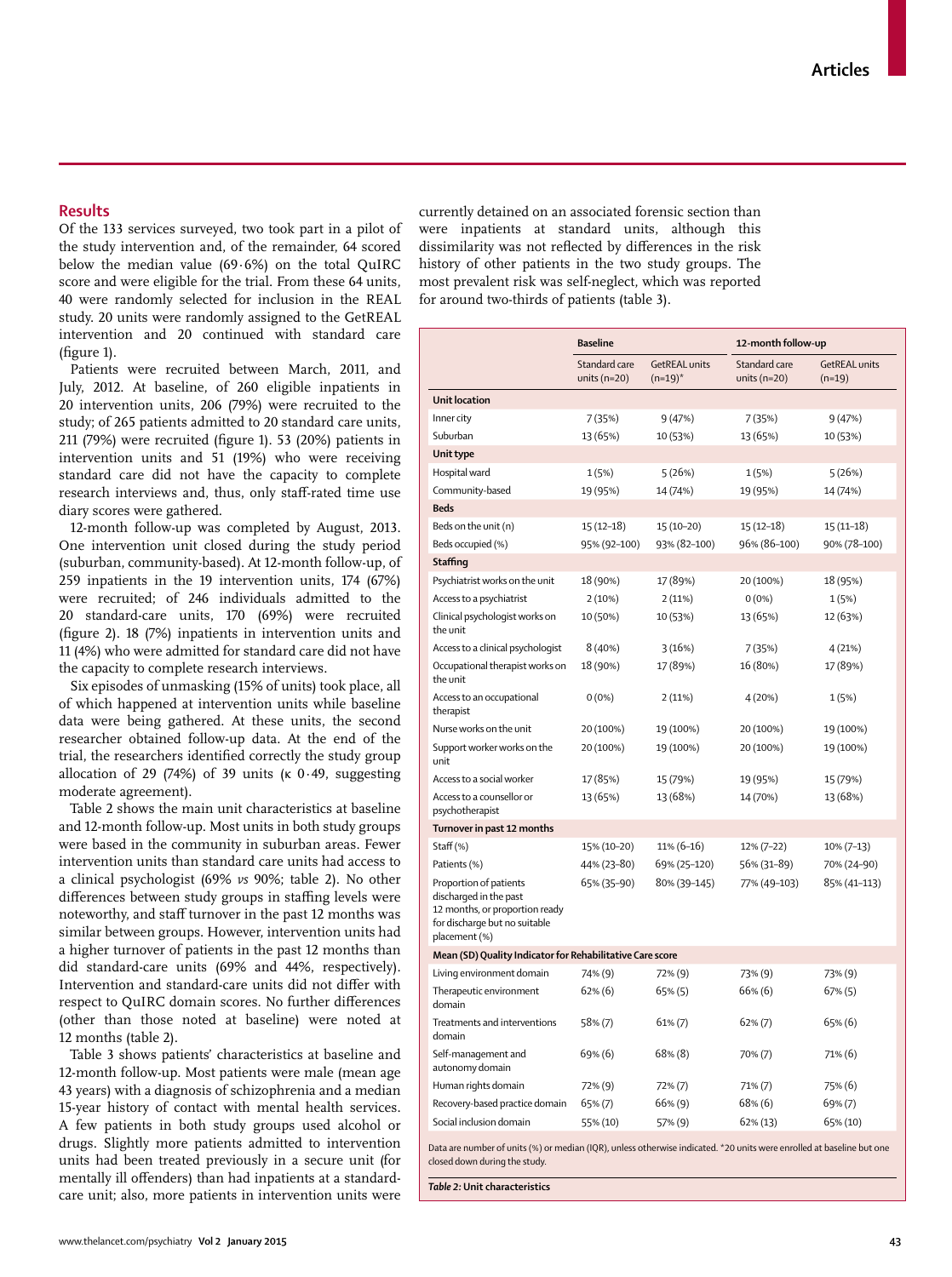| <b>Baseline</b>     |                                                                                                                                                                                                                                                                                                                                                                                                                                                                                                                                                                                                                                                                                    | 12-month follow-up                                                                                                                                                                                                                                                                                                                                                                                                                                                                                                                                                                    |                                                                                                                                                                                                                                                                                                                                                                                                                                                                                                                                                                                       |
|---------------------|------------------------------------------------------------------------------------------------------------------------------------------------------------------------------------------------------------------------------------------------------------------------------------------------------------------------------------------------------------------------------------------------------------------------------------------------------------------------------------------------------------------------------------------------------------------------------------------------------------------------------------------------------------------------------------|---------------------------------------------------------------------------------------------------------------------------------------------------------------------------------------------------------------------------------------------------------------------------------------------------------------------------------------------------------------------------------------------------------------------------------------------------------------------------------------------------------------------------------------------------------------------------------------|---------------------------------------------------------------------------------------------------------------------------------------------------------------------------------------------------------------------------------------------------------------------------------------------------------------------------------------------------------------------------------------------------------------------------------------------------------------------------------------------------------------------------------------------------------------------------------------|
| Standard care units | <b>GetREAL units</b>                                                                                                                                                                                                                                                                                                                                                                                                                                                                                                                                                                                                                                                               | Standard care units                                                                                                                                                                                                                                                                                                                                                                                                                                                                                                                                                                   | GetREAL units                                                                                                                                                                                                                                                                                                                                                                                                                                                                                                                                                                         |
|                     |                                                                                                                                                                                                                                                                                                                                                                                                                                                                                                                                                                                                                                                                                    |                                                                                                                                                                                                                                                                                                                                                                                                                                                                                                                                                                                       |                                                                                                                                                                                                                                                                                                                                                                                                                                                                                                                                                                                       |
|                     |                                                                                                                                                                                                                                                                                                                                                                                                                                                                                                                                                                                                                                                                                    |                                                                                                                                                                                                                                                                                                                                                                                                                                                                                                                                                                                       | 121/174 (70%)                                                                                                                                                                                                                                                                                                                                                                                                                                                                                                                                                                         |
|                     |                                                                                                                                                                                                                                                                                                                                                                                                                                                                                                                                                                                                                                                                                    |                                                                                                                                                                                                                                                                                                                                                                                                                                                                                                                                                                                       | 44 (13)                                                                                                                                                                                                                                                                                                                                                                                                                                                                                                                                                                               |
|                     |                                                                                                                                                                                                                                                                                                                                                                                                                                                                                                                                                                                                                                                                                    |                                                                                                                                                                                                                                                                                                                                                                                                                                                                                                                                                                                       | 129/174 (74%)                                                                                                                                                                                                                                                                                                                                                                                                                                                                                                                                                                         |
|                     |                                                                                                                                                                                                                                                                                                                                                                                                                                                                                                                                                                                                                                                                                    |                                                                                                                                                                                                                                                                                                                                                                                                                                                                                                                                                                                       |                                                                                                                                                                                                                                                                                                                                                                                                                                                                                                                                                                                       |
|                     |                                                                                                                                                                                                                                                                                                                                                                                                                                                                                                                                                                                                                                                                                    |                                                                                                                                                                                                                                                                                                                                                                                                                                                                                                                                                                                       | 126/165 (76%)                                                                                                                                                                                                                                                                                                                                                                                                                                                                                                                                                                         |
|                     |                                                                                                                                                                                                                                                                                                                                                                                                                                                                                                                                                                                                                                                                                    |                                                                                                                                                                                                                                                                                                                                                                                                                                                                                                                                                                                       | 11/165 (7%)                                                                                                                                                                                                                                                                                                                                                                                                                                                                                                                                                                           |
|                     |                                                                                                                                                                                                                                                                                                                                                                                                                                                                                                                                                                                                                                                                                    |                                                                                                                                                                                                                                                                                                                                                                                                                                                                                                                                                                                       | 13/165 (8%)                                                                                                                                                                                                                                                                                                                                                                                                                                                                                                                                                                           |
|                     |                                                                                                                                                                                                                                                                                                                                                                                                                                                                                                                                                                                                                                                                                    |                                                                                                                                                                                                                                                                                                                                                                                                                                                                                                                                                                                       |                                                                                                                                                                                                                                                                                                                                                                                                                                                                                                                                                                                       |
|                     |                                                                                                                                                                                                                                                                                                                                                                                                                                                                                                                                                                                                                                                                                    |                                                                                                                                                                                                                                                                                                                                                                                                                                                                                                                                                                                       | $14(8-24)$                                                                                                                                                                                                                                                                                                                                                                                                                                                                                                                                                                            |
|                     |                                                                                                                                                                                                                                                                                                                                                                                                                                                                                                                                                                                                                                                                                    |                                                                                                                                                                                                                                                                                                                                                                                                                                                                                                                                                                                       | $4(2-8)$                                                                                                                                                                                                                                                                                                                                                                                                                                                                                                                                                                              |
|                     |                                                                                                                                                                                                                                                                                                                                                                                                                                                                                                                                                                                                                                                                                    |                                                                                                                                                                                                                                                                                                                                                                                                                                                                                                                                                                                       | $2(1-5)$                                                                                                                                                                                                                                                                                                                                                                                                                                                                                                                                                                              |
|                     |                                                                                                                                                                                                                                                                                                                                                                                                                                                                                                                                                                                                                                                                                    |                                                                                                                                                                                                                                                                                                                                                                                                                                                                                                                                                                                       | $26(11-80)$                                                                                                                                                                                                                                                                                                                                                                                                                                                                                                                                                                           |
|                     |                                                                                                                                                                                                                                                                                                                                                                                                                                                                                                                                                                                                                                                                                    |                                                                                                                                                                                                                                                                                                                                                                                                                                                                                                                                                                                       | $10(5-29)$                                                                                                                                                                                                                                                                                                                                                                                                                                                                                                                                                                            |
|                     |                                                                                                                                                                                                                                                                                                                                                                                                                                                                                                                                                                                                                                                                                    |                                                                                                                                                                                                                                                                                                                                                                                                                                                                                                                                                                                       | 126/158 (80%)                                                                                                                                                                                                                                                                                                                                                                                                                                                                                                                                                                         |
|                     |                                                                                                                                                                                                                                                                                                                                                                                                                                                                                                                                                                                                                                                                                    |                                                                                                                                                                                                                                                                                                                                                                                                                                                                                                                                                                                       | 108/160 (68%)                                                                                                                                                                                                                                                                                                                                                                                                                                                                                                                                                                         |
|                     |                                                                                                                                                                                                                                                                                                                                                                                                                                                                                                                                                                                                                                                                                    |                                                                                                                                                                                                                                                                                                                                                                                                                                                                                                                                                                                       |                                                                                                                                                                                                                                                                                                                                                                                                                                                                                                                                                                                       |
|                     |                                                                                                                                                                                                                                                                                                                                                                                                                                                                                                                                                                                                                                                                                    |                                                                                                                                                                                                                                                                                                                                                                                                                                                                                                                                                                                       | 8/157(5%)                                                                                                                                                                                                                                                                                                                                                                                                                                                                                                                                                                             |
|                     |                                                                                                                                                                                                                                                                                                                                                                                                                                                                                                                                                                                                                                                                                    |                                                                                                                                                                                                                                                                                                                                                                                                                                                                                                                                                                                       | 22/157(14%)                                                                                                                                                                                                                                                                                                                                                                                                                                                                                                                                                                           |
|                     |                                                                                                                                                                                                                                                                                                                                                                                                                                                                                                                                                                                                                                                                                    |                                                                                                                                                                                                                                                                                                                                                                                                                                                                                                                                                                                       | 55/156 (35%)                                                                                                                                                                                                                                                                                                                                                                                                                                                                                                                                                                          |
|                     |                                                                                                                                                                                                                                                                                                                                                                                                                                                                                                                                                                                                                                                                                    |                                                                                                                                                                                                                                                                                                                                                                                                                                                                                                                                                                                       | 30/159 (19%)                                                                                                                                                                                                                                                                                                                                                                                                                                                                                                                                                                          |
|                     |                                                                                                                                                                                                                                                                                                                                                                                                                                                                                                                                                                                                                                                                                    |                                                                                                                                                                                                                                                                                                                                                                                                                                                                                                                                                                                       | 27/159 (17%)                                                                                                                                                                                                                                                                                                                                                                                                                                                                                                                                                                          |
|                     |                                                                                                                                                                                                                                                                                                                                                                                                                                                                                                                                                                                                                                                                                    |                                                                                                                                                                                                                                                                                                                                                                                                                                                                                                                                                                                       | 46/155 (29%)                                                                                                                                                                                                                                                                                                                                                                                                                                                                                                                                                                          |
|                     |                                                                                                                                                                                                                                                                                                                                                                                                                                                                                                                                                                                                                                                                                    |                                                                                                                                                                                                                                                                                                                                                                                                                                                                                                                                                                                       | 3/155 (0%)                                                                                                                                                                                                                                                                                                                                                                                                                                                                                                                                                                            |
|                     |                                                                                                                                                                                                                                                                                                                                                                                                                                                                                                                                                                                                                                                                                    |                                                                                                                                                                                                                                                                                                                                                                                                                                                                                                                                                                                       |                                                                                                                                                                                                                                                                                                                                                                                                                                                                                                                                                                                       |
|                     |                                                                                                                                                                                                                                                                                                                                                                                                                                                                                                                                                                                                                                                                                    |                                                                                                                                                                                                                                                                                                                                                                                                                                                                                                                                                                                       |                                                                                                                                                                                                                                                                                                                                                                                                                                                                                                                                                                                       |
|                     |                                                                                                                                                                                                                                                                                                                                                                                                                                                                                                                                                                                                                                                                                    |                                                                                                                                                                                                                                                                                                                                                                                                                                                                                                                                                                                       | 59/154 (38%)                                                                                                                                                                                                                                                                                                                                                                                                                                                                                                                                                                          |
|                     |                                                                                                                                                                                                                                                                                                                                                                                                                                                                                                                                                                                                                                                                                    |                                                                                                                                                                                                                                                                                                                                                                                                                                                                                                                                                                                       | 59/154 (38%)                                                                                                                                                                                                                                                                                                                                                                                                                                                                                                                                                                          |
|                     |                                                                                                                                                                                                                                                                                                                                                                                                                                                                                                                                                                                                                                                                                    |                                                                                                                                                                                                                                                                                                                                                                                                                                                                                                                                                                                       | 36/154 (23%)                                                                                                                                                                                                                                                                                                                                                                                                                                                                                                                                                                          |
|                     |                                                                                                                                                                                                                                                                                                                                                                                                                                                                                                                                                                                                                                                                                    |                                                                                                                                                                                                                                                                                                                                                                                                                                                                                                                                                                                       | 10/151 (6%)                                                                                                                                                                                                                                                                                                                                                                                                                                                                                                                                                                           |
|                     |                                                                                                                                                                                                                                                                                                                                                                                                                                                                                                                                                                                                                                                                                    |                                                                                                                                                                                                                                                                                                                                                                                                                                                                                                                                                                                       |                                                                                                                                                                                                                                                                                                                                                                                                                                                                                                                                                                                       |
|                     |                                                                                                                                                                                                                                                                                                                                                                                                                                                                                                                                                                                                                                                                                    |                                                                                                                                                                                                                                                                                                                                                                                                                                                                                                                                                                                       | 64/151 (41%)                                                                                                                                                                                                                                                                                                                                                                                                                                                                                                                                                                          |
|                     |                                                                                                                                                                                                                                                                                                                                                                                                                                                                                                                                                                                                                                                                                    |                                                                                                                                                                                                                                                                                                                                                                                                                                                                                                                                                                                       | 4/151(3%)                                                                                                                                                                                                                                                                                                                                                                                                                                                                                                                                                                             |
|                     |                                                                                                                                                                                                                                                                                                                                                                                                                                                                                                                                                                                                                                                                                    |                                                                                                                                                                                                                                                                                                                                                                                                                                                                                                                                                                                       | 2/151(1%)                                                                                                                                                                                                                                                                                                                                                                                                                                                                                                                                                                             |
|                     |                                                                                                                                                                                                                                                                                                                                                                                                                                                                                                                                                                                                                                                                                    |                                                                                                                                                                                                                                                                                                                                                                                                                                                                                                                                                                                       | 20/153 (13%)                                                                                                                                                                                                                                                                                                                                                                                                                                                                                                                                                                          |
|                     |                                                                                                                                                                                                                                                                                                                                                                                                                                                                                                                                                                                                                                                                                    |                                                                                                                                                                                                                                                                                                                                                                                                                                                                                                                                                                                       | 26/154 (17%)                                                                                                                                                                                                                                                                                                                                                                                                                                                                                                                                                                          |
|                     |                                                                                                                                                                                                                                                                                                                                                                                                                                                                                                                                                                                                                                                                                    |                                                                                                                                                                                                                                                                                                                                                                                                                                                                                                                                                                                       | 63/154 (41%)                                                                                                                                                                                                                                                                                                                                                                                                                                                                                                                                                                          |
|                     |                                                                                                                                                                                                                                                                                                                                                                                                                                                                                                                                                                                                                                                                                    |                                                                                                                                                                                                                                                                                                                                                                                                                                                                                                                                                                                       | 3/153(2%)                                                                                                                                                                                                                                                                                                                                                                                                                                                                                                                                                                             |
|                     |                                                                                                                                                                                                                                                                                                                                                                                                                                                                                                                                                                                                                                                                                    |                                                                                                                                                                                                                                                                                                                                                                                                                                                                                                                                                                                       | 94/153 (61%)                                                                                                                                                                                                                                                                                                                                                                                                                                                                                                                                                                          |
|                     |                                                                                                                                                                                                                                                                                                                                                                                                                                                                                                                                                                                                                                                                                    |                                                                                                                                                                                                                                                                                                                                                                                                                                                                                                                                                                                       | 16/173 (10%)                                                                                                                                                                                                                                                                                                                                                                                                                                                                                                                                                                          |
|                     |                                                                                                                                                                                                                                                                                                                                                                                                                                                                                                                                                                                                                                                                                    |                                                                                                                                                                                                                                                                                                                                                                                                                                                                                                                                                                                       | 7/173 (4%)                                                                                                                                                                                                                                                                                                                                                                                                                                                                                                                                                                            |
|                     |                                                                                                                                                                                                                                                                                                                                                                                                                                                                                                                                                                                                                                                                                    |                                                                                                                                                                                                                                                                                                                                                                                                                                                                                                                                                                                       |                                                                                                                                                                                                                                                                                                                                                                                                                                                                                                                                                                                       |
|                     |                                                                                                                                                                                                                                                                                                                                                                                                                                                                                                                                                                                                                                                                                    |                                                                                                                                                                                                                                                                                                                                                                                                                                                                                                                                                                                       | 77/173 (45%)                                                                                                                                                                                                                                                                                                                                                                                                                                                                                                                                                                          |
|                     |                                                                                                                                                                                                                                                                                                                                                                                                                                                                                                                                                                                                                                                                                    |                                                                                                                                                                                                                                                                                                                                                                                                                                                                                                                                                                                       | 51(9)                                                                                                                                                                                                                                                                                                                                                                                                                                                                                                                                                                                 |
|                     |                                                                                                                                                                                                                                                                                                                                                                                                                                                                                                                                                                                                                                                                                    |                                                                                                                                                                                                                                                                                                                                                                                                                                                                                                                                                                                       | 127 (18)                                                                                                                                                                                                                                                                                                                                                                                                                                                                                                                                                                              |
|                     |                                                                                                                                                                                                                                                                                                                                                                                                                                                                                                                                                                                                                                                                                    |                                                                                                                                                                                                                                                                                                                                                                                                                                                                                                                                                                                       | 48 (11)                                                                                                                                                                                                                                                                                                                                                                                                                                                                                                                                                                               |
|                     |                                                                                                                                                                                                                                                                                                                                                                                                                                                                                                                                                                                                                                                                                    |                                                                                                                                                                                                                                                                                                                                                                                                                                                                                                                                                                                       | $1(0-2)$                                                                                                                                                                                                                                                                                                                                                                                                                                                                                                                                                                              |
|                     |                                                                                                                                                                                                                                                                                                                                                                                                                                                                                                                                                                                                                                                                                    |                                                                                                                                                                                                                                                                                                                                                                                                                                                                                                                                                                                       |                                                                                                                                                                                                                                                                                                                                                                                                                                                                                                                                                                                       |
|                     | 134/208 (65%)<br>43 (12)<br>157/208 (75%)<br>137/202 (68%)<br>15/202 (7%)<br>15/202 (7%)<br>$15(9-25)$<br>$4(2-7)$<br>$2(1-4)$<br>24 (11-48)<br>$9(4-23)$<br>142/194 (73%)<br>92/198 (46%)<br>9/193(5%)<br>23/193 (12%)<br>41/193 (21%)<br>26/193 (13%)<br>18/193 (9%)<br>39/192 (21%)<br>3/192(2%)<br>84/190 (44%)<br>74/190 (39%)<br>32/190 (17%)<br>10/190 (5%)<br>27/190 (14%)<br>2/190(1%)<br>$0/190(0\%)$<br>19/191 (10%)<br>27/189 (14%)<br>63/190 (32%)<br>6/192(3%)<br>129/191 (67%)<br>19/208 (9%)<br>11/208 (6%)<br>88/208 (42%)<br>52(7)<br>125 (17)<br>46(11)<br>$1(0-3)$<br>Data are number of patients/total population (%), unless otherwise stated. *Staff-rated. | 127/193 (66%)<br>43 (14)<br>141/193 (73%)<br>141/185 (76%)<br>9/185(5%)<br>14/185 (8%)<br>$15(8-26)$<br>$5(2-10)$<br>$3(1-5)$<br>29 (13-86)<br>$14(5-28)$<br>144/181 (80%)<br>117/181 (65%)<br>8/176(5%)<br>26/176 (15%)<br>47/193(27%)<br>33/177 (19%)<br>28/177 (16%)<br>37/177 (21%)<br>1/177(1%)<br>65/177 (37%)<br>78/177(44%)<br>34/177 (19%)<br>11/177 (6%)<br>22/177 (12%)<br>5/177 (3%)<br>0/177(0%)<br>17/177 (9%)<br>27/176 (15%)<br>76/177 (43%)<br>7/177 (4%)<br>107/174 (61%)<br>12/192 (6%)<br>16/192 (8%)<br>78/192 (41%)<br>51(7)<br>123 (20)<br>45 (11)<br>$1(0-3)$ | 113/170 (66%)<br>44 (12)<br>130/170 (76%)<br>118/165 (72%)<br>14/165 (8%)<br>10/165 (6%)<br>$16(8-27)$<br>$4(2-8)$<br>$2(0-4)$<br>27 (13-59)<br>$13(5-25)$<br>116/152 (76%)<br>74/155 (48%)<br>4/148 (3%)<br>13/148 (9%)<br>26/148 (18%)<br>20/148 (14%)<br>16/148 (11%)<br>25/147 (17%)<br>0/147(0%)<br>66/148 (45%)<br>53/148 (36%)<br>29/148 (20%)<br>14/147 (9%)<br>54/147 (36%)<br>4/147 (1%)<br>1/147(1%)<br>13/148 (9%)<br>17/148 (12%)<br>59/147 (40%)<br>8/147(5%)<br>92/147 (63%)<br>13/170 (7%)<br>13/170 (7%)<br>70/170 (41%)<br>52(8)<br>127 (18)<br>47 (12)<br>$1(0-3)$ |

Items from the fidelity assessment (table 1) that were achieved by all units were removed from the analysis. Of the remaining items, the mean score was 13 (SD 2).

For statistical analysis, units in the standard-care group were scored 0 on the fidelity measure. The areas of weakest fidelity were in individual goal-setting,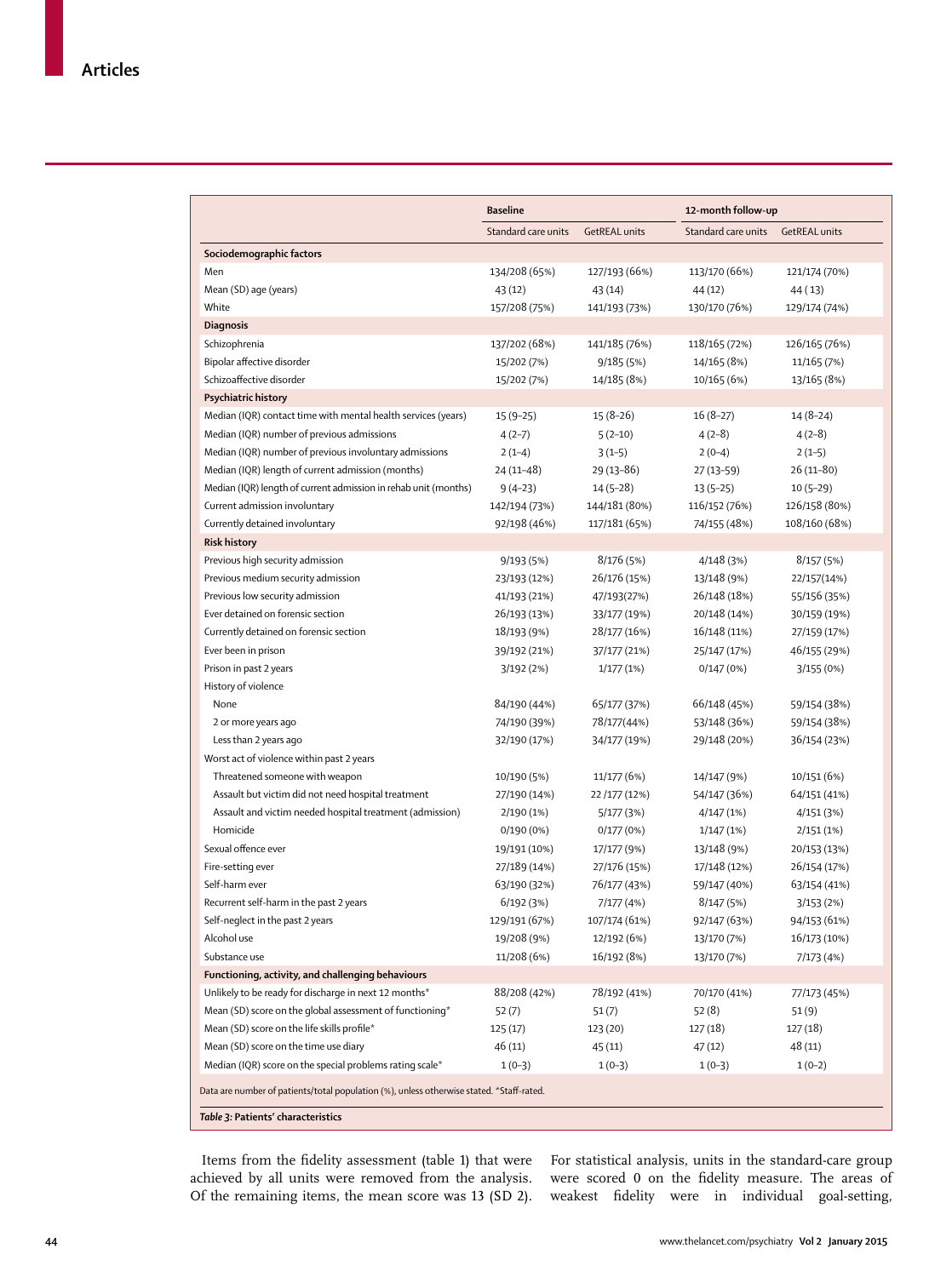|                                                                                                                                                                                                                                                                        | Coefficient* (95% CI)           |
|------------------------------------------------------------------------------------------------------------------------------------------------------------------------------------------------------------------------------------------------------------------------|---------------------------------|
| Patient's time use diary score (complete case),<br>adjusted for mean baseline time use diary score<br>only                                                                                                                                                             | 1.44 (-1.35 to 4.24)            |
| Patient's time use diary score (complete case),<br>adjusted for mean baseline time use diary score<br>and predictors of missingness                                                                                                                                    | $0.68$ ( $-2.41$ to $3.76$ )    |
| Patient's time use diary score to unit level<br>ANCOVA, weighted by cluster (unit) size                                                                                                                                                                                | 1.23 (-1.75 to 4.20)            |
| Staff-rated time use diary score, adjusted for<br>mean staff-rated baseline time use diary score<br>and predictors of missingness                                                                                                                                      | $0.55$ (-2.39 to 3.49)          |
| Patient's time use diary score (complete case),<br>adjusted for mean baseline time use diary score,<br>predictors of missingness, and staff turnover in<br>the past 12 months                                                                                          | $0.91$ (-2.64 to 4.47)          |
| Patient's time use diary score (complete case),<br>adjusted for mean baseline time use diary score,<br>predictors of missingness, staff turnover in the<br>past 12 months, access to a psychologist in the<br>unit, and service user turnover in the past<br>12 months | 1.90 (-1.10 to 4.89)            |
| Patient time use diary score (complete case),<br>adjusted for mean baseline time use diary score,<br>predictors of missingness, length of admission,<br>and GetREAL treatment intervention fidelity                                                                    | $-0.13$ ( $-15.96$ to $15.71$ ) |
| Patient time use diary score after multiple<br>imputation, adjusted for mean baseline time use<br>diary score only                                                                                                                                                     | 1.43 (-1.37 to 4.23)            |
| *Reference category: standard-care units.                                                                                                                                                                                                                              |                                 |
| Table 4: Primary outcome analyses                                                                                                                                                                                                                                      |                                 |

attendance at the final training session, and contacts between the link person and GetREAL team during the reinforcing stage (table 1).

Agreement between time use diary ratings completed by patients and staff was not judged adequate for staff scores to be substituted for those of patients who did not have capacity to answer for themselves. In 58% of cases, the difference between scores was less than five points, but for 23% of cases the patient's rating was at least five points higher than the staff rating, and in 20% of cases the staff rating was at least five points higher than the patient's rating.

Multivariable analysis identified three predictors of missingness: white ethnic origin (odds ratio 0·13, 95% CI  $0.03-0.56$ ); years since first contact with mental health services  $(1.07, 1.01-1.13)$ ; and score on the global assessment of functioning (0·81, 0·72–0·90). Patients' engagement in activities 12 months after randomisation (primary outcome) did not differ between study groups (coefficient 1.44, 95% CI  $-1.35$  to 4.24; table 4), even after adjustment for predictors of missingness, length of admission, staff turnover, and GetREAL fidelity score. Furthermore, no difference was noted when only staffrated time use diary scores were used or when the patients' time use diary scores were analysed at the unit level (unit means) rather than as individual scores. Multiple imputation using patients' characteristics and

|                                                                                                                                               | Coefficient* (95% CI)                    |  |
|-----------------------------------------------------------------------------------------------------------------------------------------------|------------------------------------------|--|
| Life skills profile score                                                                                                                     | $-0.91$ ( $-6.53$ to 4.72)               |  |
| Length of current admission in rehabilitation<br>unit (days)                                                                                  | $-7.27$ ( $-18.23$ to $3.69$ )           |  |
| Length of current admission (days)                                                                                                            | $-12.53$ ( $-44.80$ to 19.74)            |  |
| Staff expectations of patients moving on in next<br>12 months                                                                                 | 1.05 + (0.47 to 2.33)                    |  |
| Patient turnover per unit (%)                                                                                                                 | $1.06$ (-30 $\cdot$ 46 to 32 $\cdot$ 58) |  |
| Staff turnover per unit (%)                                                                                                                   | $-4.39$ ( $-14.86$ to $6.08$ )           |  |
| Discharged or ready to be discharged per unit (%)#                                                                                            | $0.11$ (-1.75 to 1.96)                   |  |
| Cost of perceived service use $(E)$                                                                                                           | 195 (-49 to 440)                         |  |
| Unit Quality Indicator of Rehabilitative Care domain score (%)                                                                                |                                          |  |
| Living environment                                                                                                                            | $-0.10$ ( $-5.52$ to $5.31$ )            |  |
| Therapeutic environment                                                                                                                       | $0.87$ (-2.58 to 4.33)                   |  |
| Treatments and interventions                                                                                                                  | 2.57 (-1.68 to 6.82)                     |  |
| Self-management and autonomy                                                                                                                  | 1.31 (-2.90 to 5.52)                     |  |
| Human rights                                                                                                                                  | 3.11 (-1.29 to 7.51)                     |  |
| Social inclusion                                                                                                                              | $0.59$ (-3.61 to 4.79)                   |  |
| Recovery-based practice                                                                                                                       | 2.85 (-4.71 to 10.41)                    |  |
| *Reference category: standard care units. †Odds ratio: logistic regression was used<br>(binary outcome). ‡Square root used rather than raw %. |                                          |  |
| Table 5: Secondary outcome analyses                                                                                                           |                                          |  |

patient-rated and staff -rated time use diary scores did not alter findings.

Very few units reported discharging patients to an outof-area placement in the previous 12 months at baseline (four standard-care units, two intervention units) or at 12-month follow-up (four standard-care units, three intervention units). Therefore, this secondary outcome was not investigated further. Intervention and standard care units did not differ with respect to any other secondary outcomes (table 5).

The cost of the GetREAL intervention was estimated at £102 per month per patient (appendix p 1). The number See **Online** for appendixof contacts with specific staff differed between intervention groups (appendix p 2); with the exception of the cost of contacts with nurses, costs between the two study groups were similar. The incremental cost of an extra 1% increase in the primary outcome measure was  $f101$ . The cost-effectiveness plane suggested that most replications were situated in the north-east or the north-west quadrant (appendix p 3); it is unclear what value decision makers would place on increasing the level of activity in mental health rehabilitation units. However, the costeffectiveness analysis suggested that a willingness-to-pay of more than  $f100$  per percentage point increase in time spent on an activity would be necessary for the intervention to have a probability greater than 50% of being cost effective (appendix p 4).

# **Discussion**

In this cluster-randomised controlled trial, we investigated the effectiveness of the GetREAL intervention—a specific training plan for staff working in mental health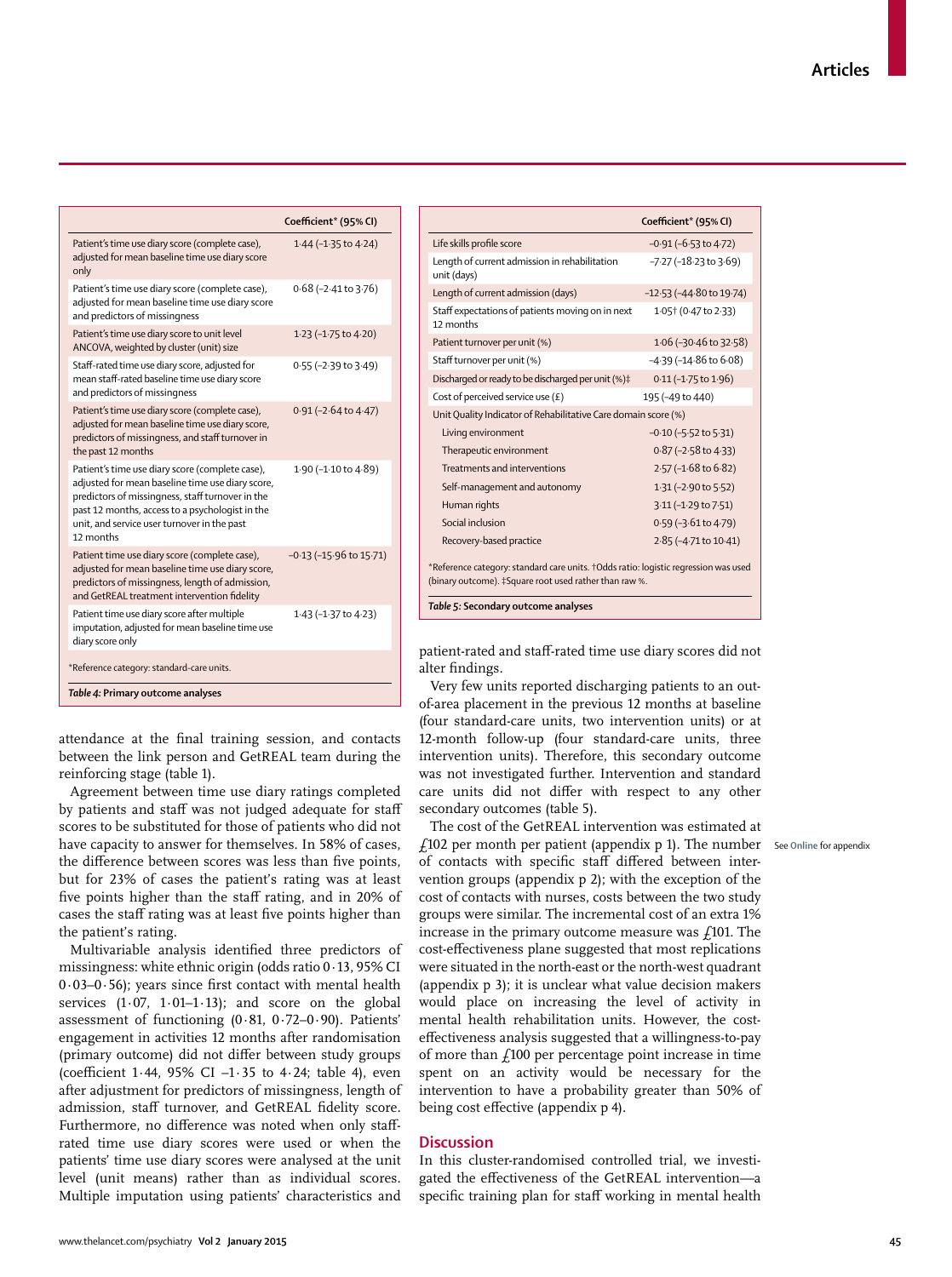rehabilitation units aimed at increasing patients' engagement in activities—compared with standard care. We did not detect any clinical advantage of the GetREAL intervention over standard care at 12-month follow-up. The economic analyses suggested that the GetREAL intervention was more likely to increase costs, but these results were not significant. Furthermore, it is noteworthy that the estimated costs might not represent a real escalation in the costs of care but, instead, an increase in the proportion of time that staff spent in direct contact with patients rather than engaged in other tasks.

Our study has several strengths. First, we selected participating units at random from a pool of those that were assessed by us as performing below average in a previous national survey of these services.<sup>23</sup> Second, we minimised the amount of missing data by gathering information for the primary outcome through face-toface interviews with patients and by using ratings obtained from staff and case notes for individuals who did not have the capacity to participate. Moreover, data for secondary outcome analyses were gathered from case notes and staff. Third, we only excluded from our study patients who had capacity, who declined consent, or who were on leave from the unit and, thus, unavailable for interview. Fourth, we adjusted our analyses for predictors of missingness and used an intention-to-treat approach. Fifth, although researchers were unmasked in 15% of units, the second researcher was able to obtain 12-month follow-up data to minimise observer bias. Finally, although more hospital-based units than community units were allocated to the GetREAL intervention, no differences were recorded between intervention and standard-care units with respect to access to public transport and community resources, both of which are assessed by the social inclusion domain of the QuIRC.

In our study, we assessed all inpatients in every participating unit 12 months after randomisation; therefore, loss to follow-up of individual patients assessed at baseline was not relevant. However, in view of the potential for changes (and closures) to services, particularly at a time of economic downturn in the NHS, we increased the number of units from 31 to 40 to ensure we had enough units in the study at 12-month follow-up. This adjustment was appropriate because one intervention unit closed down during the 12-month follow-up period. The median size of units (15 beds) was slightly larger than we expected from our previous national survey (12 beds); yet, we were unable to gather 12-month follow-up data for our target 372 patients (186 per study group). This shortfall seems to be attributable to fewer patients being assessed as not having capacity (such that data could be gathered from staff) at follow-up, and more patients who had capacity refusing consent. Therefore, although our study was slightly underpowered, supporting analyses concurred with the results of the primary patient-level analysis. Thus, our findings seem robust. However, we did not

investigate whether the intervention produced behavioural changes in staff who received training from the GetREAL teams, because our outcome was directed at the patient rather than staff.

Several possible explanations could account for the scant effectiveness of the intervention. First, although fidelity scores for units that received the intervention were fairly high, very few units made spontaneous contact with the GetREAL teams once they had left the unit after the 5-week enabling stage. This finding suggests that unit staff might not have continued to use the techniques they had practiced while the GetREAL teams were with them. Perhaps we might have noted a difference in patients' activity if we had assessed the effectiveness of the intervention at the end of the enabling stage; however, the aim of the intervention was to augment staff skills and embed changes in practice into the unit. Thus, we chose to assess outcomes 12 months after the GetREAL team had left. Underlying cultures in health-care settings are difficult to change,<sup>40</sup> and findings of an accompanying qualitative study suggest that reversion to previous practice could account for why our intervention failed to show effectiveness at 12 months (unpublished data [ML]). A more intensive reinforcement process might have sustained the intervention, by regular supervision of the link person to oversee the action plan in every participating unit.<sup>41</sup>

Second, the study was done during a time of turbulence in the NHS. The economic recession that began in 2008 and continued throughout the study period meant most units faced pressure to increase productivity and reduce costs. Unit managers and staff might, therefore, have found that continuing to implement the GetREAL practices was impossible in the context of competing priorities.

Third, patients might have been too severely impaired in functioning to benefit from the intervention. Mean time use diary scores among our study participants were lower than those of patients in another study who had a shorter duration of psychosis.<sup>42</sup> The severity of our study participants' health problems is also reflected in their lengthy contact with mental health services and

## *Panel:* **Research in context**

#### **Systematic review**

We did not do a systematic review because only a small amount of published work is relevant to mental health rehabilitation services in the UK. The members of our research team who had expertise in occupational therapy and organisational therapy supplied relevant scientific literature about the theoretical and practical basis for the intervention.

#### **Interpretation**

Our study findings highlight the need for further research that can inform evidence-based practice in specialist services for people with complex psychosis.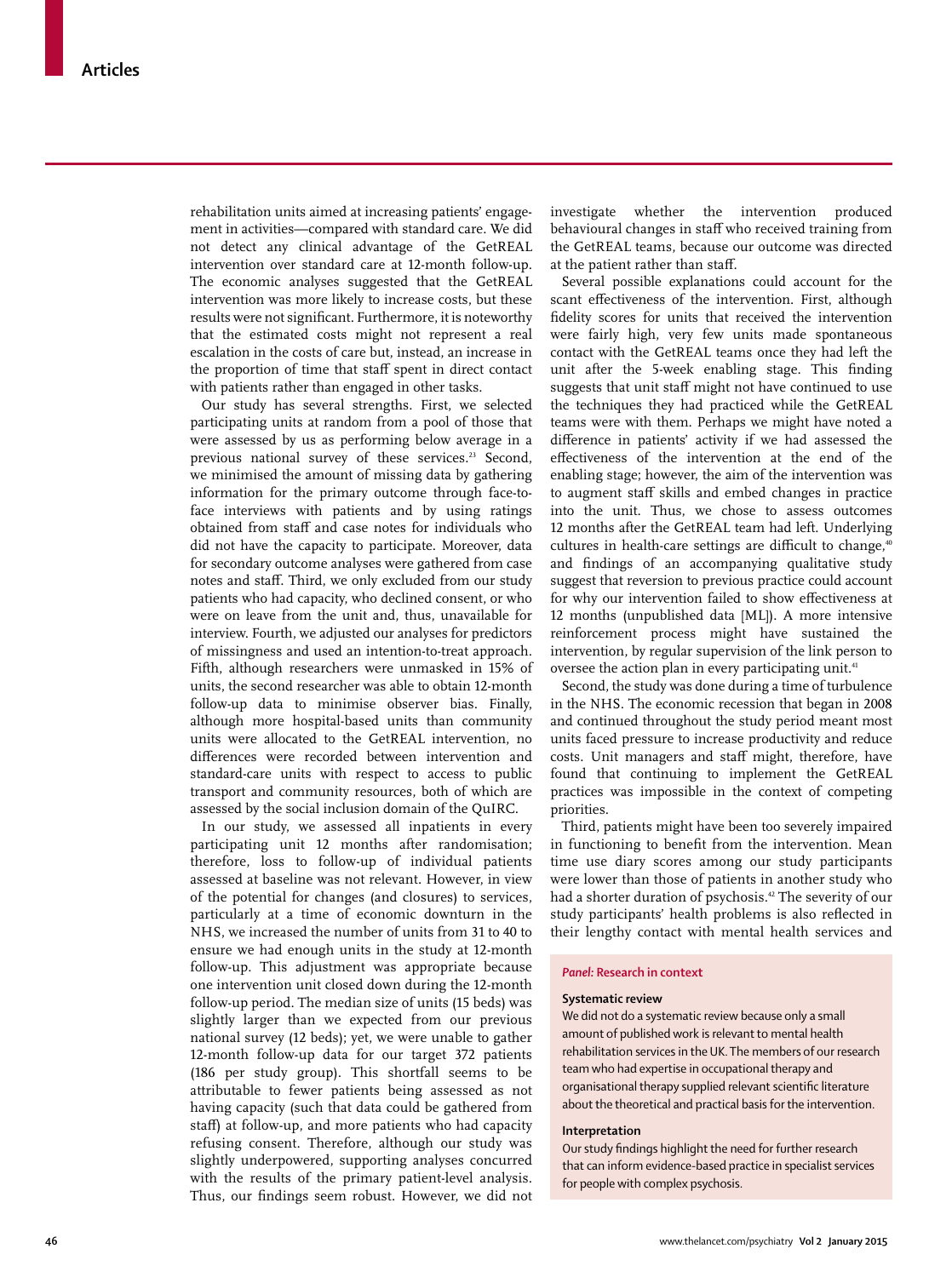low mean scores on the global assessment of functioning. Thus, our study might have been too ambitious in expecting a specific intervention to improve engagement in activity. A more complex intervention that incorporates several evidence-based approaches for the treatment of psychosis, in addition to the GetREAL intervention, might be effective. However, the units that took part in our study generally had the appropriate range of staff to deliver evidencebased interventions recommended for people with psychosis,9 and units scored fairly highly on the treatments and interventions domain of the QuIRC, which incorporates these routine interventions. Moreover, our analyses included adjustment for the fact that fewer intervention units than standard-care units had access to a clinical psychologist, yet this difference did not alter our findings.

Fourth, because intervention units had a higher patient turnover than did standard-care units, staff would have had to modify their care approach repeatedly to be appropriate for a higher level of morbidity among new admissions. Therefore, perhaps staff were unable to adjust their approach to engaging patients in activities, thus preventing the intervention from having an effect. However, again, adjustment for this factor in our analyses did not alter our findings.

Finally, quality of care in English mental health rehabilitation units is higher than in other countries. Although we included units that scored below the median for quality across England, the lack of effectiveness could represent a ceiling effect in terms of how much quality of care can be improved, in view of current resources.

Our study highlights the need for specialist rehabilitation services for individuals with especially complex mental health problems. However, further work is needed to understand why bringing about change in this setting is so challenging.

#### **Contributors**

HK, MK, FH, TC, SC, TM, MA, GL, and PMcC had the idea for and designed the study. NG and IH did data collection. ML did study management activities. RZO, LM, MK, and HK designed the quantitative data analysis strategy and RZO and LM analysed data. PMcC and LK designed the cost-effectiveness analysis strategy and LK did the cost-effectiveness analysis. All authors contributed to writing of the report and approved the final version before submission.

#### **Declaration of interests**

We declare no competing interests.

#### **Acknowledgments**

This study was funded by the National Institute for Health Research (NIHR) under its Programme Grants for Applied Research scheme  $(RP-PG-0610-10097)$ . The NIHR will not gain or lose financially from the publication of this manuscript, either now or in the future. The views expressed are those of the authors and not necessarily those of the NHS, the NIHR, or the Department of Health in England. We also thank the fund holders (Camden and Islington NHS Foundation Trust), all participating NHS trusts and staff, and local principal investigators (appendix pp 5–7) for their support during the study.

#### **References**

Killaspy H, Rambarran D, Bledin K. Mental health needs of clients of rehabilitation services: a survey in one Trust. *J Ment Health* 2008; **17:** 207–18.

- 2 Meltzer H. Treatment-resistant schizophrenia: the role of clozapine. *Curr Med Resid Opin* 1997; **14:** 1–20.
- Green MF. What are the functional consequences of neurocognitive deficits in schizophrenia? *Am J Psychiatry* 1996; 153: 321-30.
- Wykes T, Dunn G. Cognitive deficit and the prediction of rehabilitation success in a chronic psychiatric group. *Psychol Med* 1992; **22:** 389–98.
- 5 Wykes T, Katz R, Sturt E, Hemsley D. Abnormalities of response processing in a chronic psychiatric group: a possible predictor of failure in rehabilitation programmes? *Br J Psychiatry* 1992; **160:** 244–52.
- Holloway F. The forgotten need for rehabilitation in contemporary mental health services: a position statement from the Executive Committee of the Faculty of Rehabilitation and Social Psychiatry, Royal College of Psychiatrists. October, 2005. http://www.rcpsych. ac.uk/pdf/frankholloway\_oct05.pdf (accessed Nov 25, 2014).
- 7 Craig T, Garety P, Power P, et al. The Lambeth Early Onset (LEO) Team: randomised controlled trial of the effectiveness of specialised care for early psychosis. *BMJ* 2004; **329:** 1067–71.
- 8 Mental Health Strategies. The 2009/10 National Survey of Investment in Mental Health Services. London: Department of Health, 2010.
- NICE. Schizophrenia: core interventions in the treatment and management of schizophrenia in adults in primary and secondary care—clinical guideline 82. London: National Institute for Health and Care Excellence, 2009.
- 10 Killaspy H, Harden C, Holloway F, King M. What do mental health rehabilitation services do and what are they for? A national survey in England. *J Ment Health* 2005; **14:** 157–65.
- 11 Wing JK, Brown GW. Institutionalism and schizophrenia. London: Cambridge University Press, 1970.
- 12 Curson DA, Pantelis C, Ward J, et al. Institutionalism and schizophrenia 30 years on: clinical poverty and the social environment in three British mental hospitals in 1960 compared with a fourth in 1990. *Br J Psychiatry* 1992; **160:** 230–41.
- 13 Oka M, Otsuka K, Yokoyama N, et al. An evaluation of a hybrid occupational therapy and supported employment program in Japan for persons with schizophrenia. *Am J Occup Ther* 2004; **58:** 466–75.
- Cook S, Howe A. Engaging people with enduring psychotic conditions in primary mental health care and occupational therapy. *Br J Occup Ther* 2003; **66:** 236–46.
- 15 Buchain PC, Vizottom ADB, Netom JH, Elkis H. Randomized controlled trial of occupational therapy in patients with treatment-resistant schizophrenia. *Rev Bras Psiquiatr* 2003; **25:** 26–30.
- 16 South London and Maudsley NHS Trust. Patient social engagement and attendance at organised activities on acute psychiatric wards within the South London and Maudsley Trust: an observational study and audit of 16 acute wards. London: South London and Maudsley NHS Trust, 2004.
- Shimitras L, Fossey E, Harvey C. Time use of people living with schizophrenia in a north London catchment area. *Br J Occup Ther* 2003; **66:** 46–54.
- 18 Minato M, Zemke R. Time use of people with schizophrenia living in the community. *Occup Ther Int* 2004; **11:** 177–91.
- Bejerholm U, Eklund M. Time use and occupational performance among persons with schizophrenia. *Occup Ther Ment Health* 2004; **20:** 27–46.
- 20 Krupa T, McLean H, Eastabrook S, Bonham A, Baksh L. Daily time use as a measure of community adjustment for persons served by assertive community treatment teams. *Am J Occup Ther* 2003; **57:** 558–65.
- 21 Cook S, Birrell M. Defining and occupational therapy intervention for people with psychosis. *Br J Occup Ther 2007*; **70:** 96–106.
- 22 Killaspy H, Cook S, Mundy T, et al. Study protocol: cluster randomised controlled trial to assess the clinical and cost effectiveness of a staff training intervention in inpatient mental health rehabilitation units in increasing service users' engagement in activities. *BMC Psychiatry* 2013; **13:** 216.
- Killaspy H, Marston L, Omar R, et al. Service quality and clinical outcomes: an example from mental health rehabilitation services in England. *Br J Psychiatry* 2013; **202:** 28–34.
- 24 Killaspy H, White S, Wright C, et al. Association between patient experiences and staff rated quality of care in European facilities for people with longer term mental health problems. *PLoS One* 2012; **7:** e38070.